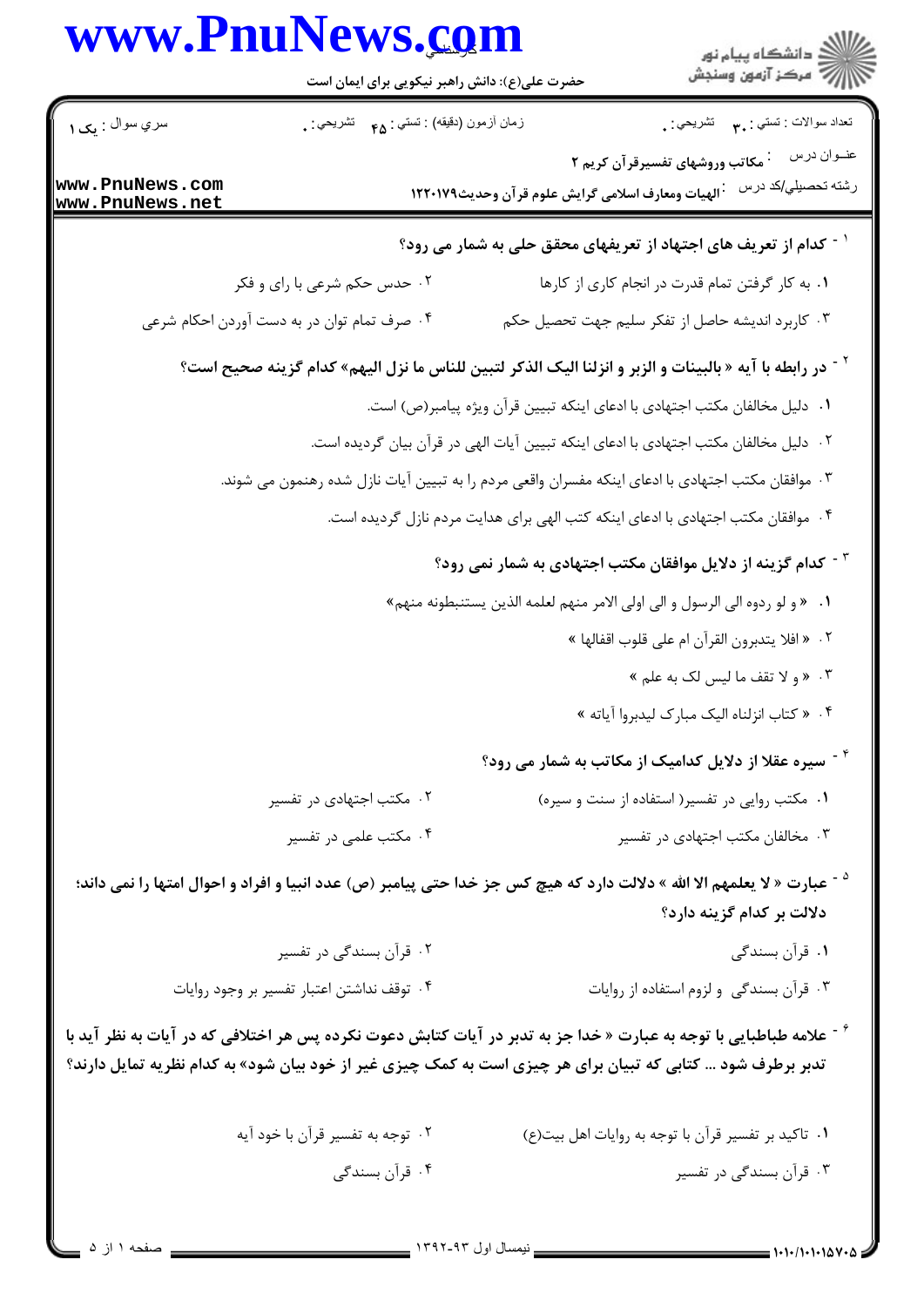## www.PnuNews.com

| www.PnuNews.com                    | حضرت علی(ع): دانش راهبر نیکویی برای ایمان است                                                                                          |                                                                                                  | د دانشگاه پيام نور<br>√ مرکز آزمون وسنجش           |
|------------------------------------|----------------------------------------------------------------------------------------------------------------------------------------|--------------------------------------------------------------------------------------------------|----------------------------------------------------|
| سري سوال : ۱ يک                    | زمان أزمون (دقيقه) : تستى : ۴۵ ٪ تشريحي : .                                                                                            |                                                                                                  | تعداد سوالات : تستي : پم       تشريحي : .          |
| www.PnuNews.com<br>www.PnuNews.net |                                                                                                                                        | مکاتب وروشهای تفسیرقرآن کریم ۲<br><sup>.</sup> الهيات ومعارف اسلامي گرايش علوم قرآن وحديث١٢٢٠١٧٩ | عنــوان درس<br>رشته تحصيلي/كد درس                  |
|                                    |                                                                                                                                        | استاد جوادی آملی از پیروان کدام مکتب تفسیری است؟ $^{\circ}$                                      |                                                    |
|                                    |                                                                                                                                        |                                                                                                  | ٠١ تفسير قرآن با استفاده از علوم ديگراز جميه فلسفه |
|                                    |                                                                                                                                        | ۰۲ عدم تکیه تفسیر قرآن بر صرف روایات و استفاده حداکثری از عقل در تفسیر قرآن                      |                                                    |
|                                    |                                                                                                                                        | ۰۳ توجه به دانشهای جدید در ارائه تفسیری اجتماعی و به روز از قرآن                                 |                                                    |
|                                    |                                                                                                                                        | ۰۴ توقف نداشتن اعتبار تفسیر بر وجود روایات و استفاده حداکثری از قرآن در تفسیر                    |                                                    |
|                                    |                                                                                                                                        | <sup>^ -</sup> نظریه قرآن بسندگی در آخرین روزهای حیات پیامبر (ص) با کدام جمله بیان شد؟           |                                                    |
| ۴. لايعلمهم الا الله               | ٠٣ ليدبروا القرآن                                                                                                                      | ٠٢ حسبنا كتاب الله                                                                               | ٠١. هذا بلاغ للناس                                 |
|                                    |                                                                                                                                        | <sup>۹ -</sup> اهتمام به کدام مورد یکی از نقاط قوت علامه طباطبایی به شمار می رود؟                |                                                    |
| ۰۴ سیاق                            | ۰۳ روايت                                                                                                                               | ۰۲ مسائل فلسفی                                                                                   | ۰۱ نکات ادبی                                       |
|                                    | <sup>۱</sup> <sup>-</sup> عبارت ″ جایگاه و موقعیت کلام در دلالت مقصود که بر حسب معنایی که گوینده تفهیم آن را به وسیله آن کلام قصد کرده |                                                                                                  | تفاوت پیدا می کند″ تعریف کدام گزینه است؟           |
| ۰۴ شان نزول                        | ۰۳ فرهنگ زمانه                                                                                                                         | ٢. مقام كلام                                                                                     | ٠١ سياق كلام                                       |
|                                    | کدام گزینه  در رد استدلال معتقدان مکتب اجتهادی در تفسیر با توجه به عبارت« القرآن ذلول ذو وجوه فاحملوا علی                              |                                                                                                  | احسن الوجوه» به شمار مي رود؟                       |
|                                    |                                                                                                                                        |                                                                                                  | ٠١ مرسل بودن روايت و ثابت نبودن اعتبار آن          |
|                                    |                                                                                                                                        | ۰۲ توجه به باطن آیات قرآن در روایت و بی توجهی به روش عقلی                                        |                                                    |
|                                    |                                                                                                                                        |                                                                                                  | ۰۳ نبود اسناد معتبر و وجود راويان مجهول            |
|                                    |                                                                                                                                        |                                                                                                  | ۰۴ عدم صراحت روایت و توجه به روایت در تفسیر        |
|                                    |                                                                                                                                        |                                                                                                  |                                                    |
|                                    | <sup>١٢ -</sup> براى فهم دقيق آيه « و اذا وقع القول عليهم اخرجنا لهم دابهٔ من الارض » بايد به كدام گزينه توجه داشت؟                    |                                                                                                  |                                                    |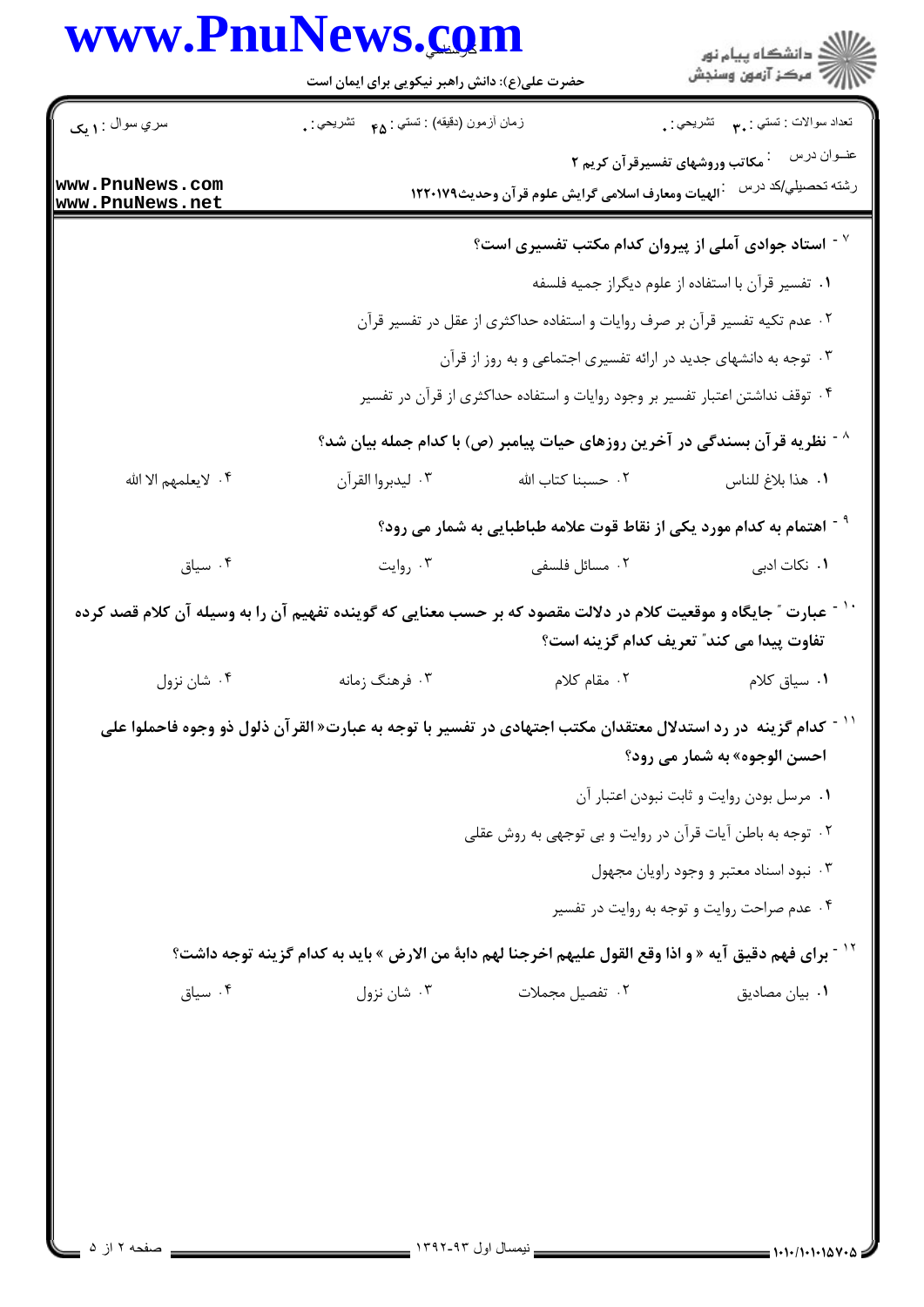|                                    | www.PnuNews.com<br>حضرت علی(ع): دانش راهبر نیکویی برای ایمان است                                                                  |                                                                                      | ڪ دانشڪاه پيام نور<br>پ <sup>ر</sup> مرڪز آزمون وسنڊش |
|------------------------------------|-----------------------------------------------------------------------------------------------------------------------------------|--------------------------------------------------------------------------------------|-------------------------------------------------------|
| سري سوال : ۱ يک                    | زمان أزمون (دقيقه) : تستى : ۴۵     تشريحي : .                                                                                     |                                                                                      | تعداد سوالات : تستي : ٣ <b>. س</b> تشريحي : .         |
| www.PnuNews.com<br>www.PnuNews.net |                                                                                                                                   | مکاتب وروشهای تفسیرقرآن کریم ۲<br>الهيات ومعارف اسلامي گرايش علوم قرآن وحديث١٢٢٠١٧٩  | عنــوان درس<br>رشته تحصيلي/كد درس                     |
|                                    | <sup>۱۳ -</sup> کدام گزینه در رد استدلال کسانی است که آیات قرآن کریم را نور و هدایت معرفی می کنند و معتقدند برای فهم قرآن نیاز    |                                                                                      | به غیر قرآن نیست؟                                     |
|                                    | ۰۱ دلالت آیات مبتنی بر هدایت و نور بودن قرآن کریم تنها بر ظاهر آیات می باشد و تمام آیات را در بر نمی گیرد.                        |                                                                                      |                                                       |
|                                    | ۰۲ هیچ یک از آیات بر هدایت و نور بودن و اینکه تمام آیات را می توان با تدبر در قرآن می توان تفسیر کرد دلالت ندارد.                 |                                                                                      |                                                       |
|                                    | ۰۳ هدایت و نور بودن آیات الهی مبتنی بر سعادت و کمال است و مربوط به تفسیر آیات الهی نمی شود.                                       |                                                                                      |                                                       |
|                                    | ۰۴ هدایت و نور بودن و بیان آن تنها مربوط به آیات احکام می باشد و دیگر آیات را در بر نمی گیرد.                                     |                                                                                      |                                                       |
|                                    | <sup>۱۴ -</sup> در آیه « الله نزل احسن الحدیث کتابا متشابها مثانی » با توجه به کدام گزینه طرفداران قرآن بسندگی تفسیر استدلال کرده |                                                                                      | اند؟                                                  |
| ۰۴ احسن الحديث                     | ۰۳ مثانی                                                                                                                          | ۰۲ متشابها                                                                           | ٠١ كتابا                                              |
|                                    |                                                                                                                                   | <sup>.</sup> تفاوت مکتب اجتهادی قرآن به قرآن با سایر مکتبهای تفسیر اجتهادی کدام است؟ |                                                       |
|                                    | ۰۲ توجه بیشتر به آیات اعتقادی در قرآن                                                                                             |                                                                                      | ۰۱ نمود بارز ادله و حجتهای قرآنی-روایی درتفسیر        |
|                                    | ۰۴ استفاده از عقل در کنار دیگر منابع                                                                                              |                                                                                      | ۰۳ استفاده از خود قرآن در تفسیر                       |
|                                    |                                                                                                                                   | <sup>۱۶ -</sup> کدام از تفاسیر جز تفاسیر قرآن به قرآن به شمار می رود؟                |                                                       |
| ۰۴ تفسیر نور                       | ۰۳ تفسیر راهنما                                                                                                                   | ۰۲ تفسیر تسنیم                                                                       | ٠١ تفسر البرهان                                       |
|                                    | <sup>۱۷ -</sup> کدام از اساتید علامه طباطبایی نقش به سزایی در رشد علمی و عرفانی وی داشته است؟                                     |                                                                                      |                                                       |
|                                    | ۰۲ آيت الله بروجردي                                                                                                               |                                                                                      | ٠١. امام خميني(ره)                                    |
|                                    | ۰۴ میرزاعلی قاضی طباطبایی                                                                                                         |                                                                                      | ۰۳ آیت الله میرزای نائینی                             |
|                                    |                                                                                                                                   | <sup>۱۸ -</sup> کدام گزینه در رابطه با کاربرد روایات در تفسیر المیزان صحیح است؟      |                                                       |
|                                    | ۰۱ سند روایات ذکر شده ولی در برخی موارد روایات مجعول بیان شده ولی صحت و سقم آن ذکر نگردیده است.                                   |                                                                                      |                                                       |
|                                    |                                                                                                                                   | ۰۲ سند روایات حذف و متن روایات در برخی موارد تقطیع و آدرس روایات نیز ذکر نشده است.   |                                                       |
|                                    | ۰۳ سند روایات حذف و روایات مورد قبول مولف در تفسیر اصل قرار گرفته و به آن استدلال شده است.                                        |                                                                                      |                                                       |
|                                    | ۰۴ آدرس روایات در اکثر موارد حذف شده و مولف بیشتر روایات سبب نزول را در تفسیر بیان نموده است.                                     |                                                                                      |                                                       |
|                                    |                                                                                                                                   | <sup>۱۹ -</sup> کدام گزینه با توجه به تفسیر المیزان در خصوص قرائت صحیح است؟          |                                                       |
|                                    | ۰۲ ذکر قرائتهای سبعه و ترجیح قرائت عاصم                                                                                           |                                                                                      | ۰۱ ذکر قسمتی با عنوان قرائت                           |
|                                    | ۰۴ بیان قرائتهای مشهور                                                                                                            |                                                                                      | ۰۳ عدم ذکر قرائت در تفسیر المیزان                     |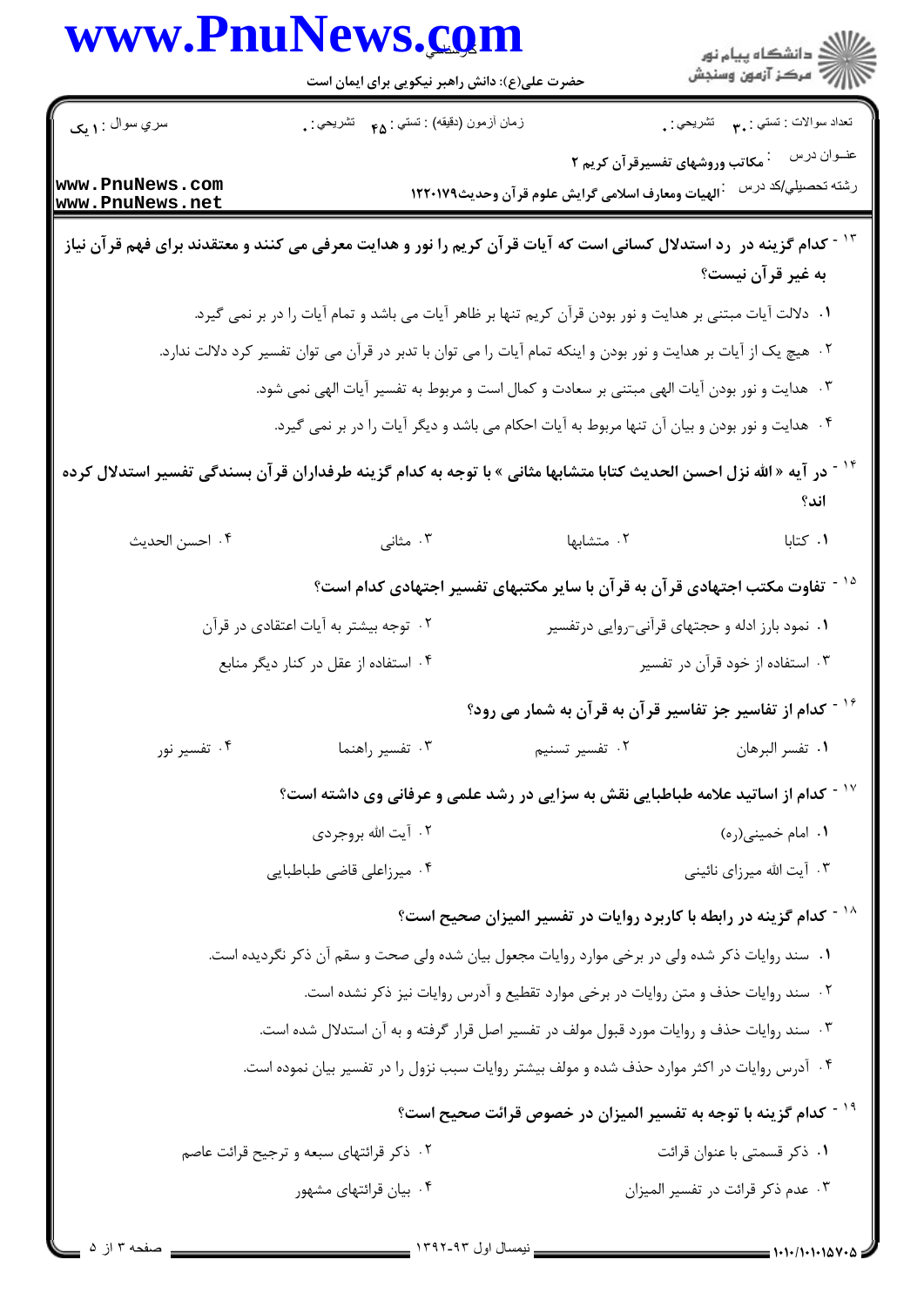## www.PnuNews.com

| زمان أزمون (دقيقه) : تستى : ۴۵ — تشريحي : .<br>تعداد سوالات : تستي : ٣ <b>. س</b> تشريحي : .<br>سري سوال : ۱ يک<br>عنــوان درس<br><sup>:</sup> مکاتب وروشهای تفسیرقرآن کریم ۲<br>رشته تحصيلي/كد درس<br>أالهيات ومعارف اسلامي گرايش علوم قرآن وحديث١٢٢٠١٧٩<br><sup>۲۰ -</sup> با توجه به تفسیر المیزان دیدگاه علامه درخصوص مفردات کدام است؟<br>۰۱ ذکر مفردات  با تصریح کتب لغت و برخی مواقع  بدون تصریح که در مواردی به نقد آن می پردازد.<br>۰۲ ذکر مفردات و تجزیه و تحلیل آن و اجتهاد در معانی کلمات<br>۰۳ ذکر مفردات با مبنا قرار دادن مفردات راغب اصفهانی و اجتهاد در معانی ابداعی توسط وی<br>۰۴ ذکر مفردات به تعداد محدود و با تصریح از کتب لغت مرجع<br><sup>۲۱ -</sup> استناد تفسیر باطنی از قرآن باید مبتنی بر کدام مورد باشد؟<br>۰۲ عرف و اجماع<br>٠١. آيات قرآن<br>۰۴ همه موارد صحیح است.<br>۰۳ روايات<br><sup>71 -</sup> كدام جز منابع مورد استفاده تفسير اضواء البيان في ايضاح القر آن بالقر آن مي باشد؟<br>۰۱ کتب تفسیر روایی متقدم<br>۰۲ کتب اهل سنت<br>۰۳ کتب تفسیری و لغوی قبل از قرن پنجم<br>۰۴ کتب تفسیری مورد اعتماد علمای شیعه و اهل سنت<br><sup>۲۳ -</sup> گرایش تفسیری محمد امین شنقیطی کدام است؟<br>٠١. مباحث كلامي به خصوص صفات خداوند و امامت و خلافت<br>٠٢ مباحث ادبي با تكيه بر اعجاز بياني قرآن كريم<br>۰۳ اجتماعی- تربیتی با تکیه بر تحولات اجتماعی عصر حاضر<br>۰۴ گرایش ادبی با تاکید بر اعجاز علمی قرآن کریم<br><sup>۲۴ -</sup> شنقیطی در تفسیر آیه تطهیر با توجه به کدام یک از موارد در تفسیر آیه دچار اشتباه گردیده است؟<br>۰۱ عدم توجه به قرائن موجود در آيات<br>۰۲ عدم توجه به اسباب النزول<br>۰۴ توجه به قرینه سیاق<br>توجه به موضوع سخن $\cdot$ ۳<br><sup>۲۵ -</sup> علامه در تفسیر المیزان به کدام مورد توجه ننموده است؟<br>۰۲ اجتهاد در معنای کلمه<br>۰۱ ملاک قرار دادن روایات تفسیری<br>۰۴ استناد به عرف<br>۰۳ ذکر معنا بدون استناد |                                    | www.PnuNews.com<br>حضرت علی(ع): دانش راهبر نیکویی برای ایمان است | ڪ دانشڪاه پيام نور<br>پ <sup>ر</sup> مرڪز آزمون وسنڊش |
|--------------------------------------------------------------------------------------------------------------------------------------------------------------------------------------------------------------------------------------------------------------------------------------------------------------------------------------------------------------------------------------------------------------------------------------------------------------------------------------------------------------------------------------------------------------------------------------------------------------------------------------------------------------------------------------------------------------------------------------------------------------------------------------------------------------------------------------------------------------------------------------------------------------------------------------------------------------------------------------------------------------------------------------------------------------------------------------------------------------------------------------------------------------------------------------------------------------------------------------------------------------------------------------------------------------------------------------------------------------------------------------------------------------------------------------------------------------------------------------------------------------------------------------------------------------------------------------------------------------------------------------------------------------------------------------------------------------------------------------------------------------------------|------------------------------------|------------------------------------------------------------------|-------------------------------------------------------|
|                                                                                                                                                                                                                                                                                                                                                                                                                                                                                                                                                                                                                                                                                                                                                                                                                                                                                                                                                                                                                                                                                                                                                                                                                                                                                                                                                                                                                                                                                                                                                                                                                                                                                                                                                                          |                                    |                                                                  |                                                       |
|                                                                                                                                                                                                                                                                                                                                                                                                                                                                                                                                                                                                                                                                                                                                                                                                                                                                                                                                                                                                                                                                                                                                                                                                                                                                                                                                                                                                                                                                                                                                                                                                                                                                                                                                                                          | www.PnuNews.com<br>www.PnuNews.net |                                                                  |                                                       |
|                                                                                                                                                                                                                                                                                                                                                                                                                                                                                                                                                                                                                                                                                                                                                                                                                                                                                                                                                                                                                                                                                                                                                                                                                                                                                                                                                                                                                                                                                                                                                                                                                                                                                                                                                                          |                                    |                                                                  |                                                       |
|                                                                                                                                                                                                                                                                                                                                                                                                                                                                                                                                                                                                                                                                                                                                                                                                                                                                                                                                                                                                                                                                                                                                                                                                                                                                                                                                                                                                                                                                                                                                                                                                                                                                                                                                                                          |                                    |                                                                  |                                                       |
|                                                                                                                                                                                                                                                                                                                                                                                                                                                                                                                                                                                                                                                                                                                                                                                                                                                                                                                                                                                                                                                                                                                                                                                                                                                                                                                                                                                                                                                                                                                                                                                                                                                                                                                                                                          |                                    |                                                                  |                                                       |
|                                                                                                                                                                                                                                                                                                                                                                                                                                                                                                                                                                                                                                                                                                                                                                                                                                                                                                                                                                                                                                                                                                                                                                                                                                                                                                                                                                                                                                                                                                                                                                                                                                                                                                                                                                          |                                    |                                                                  |                                                       |
|                                                                                                                                                                                                                                                                                                                                                                                                                                                                                                                                                                                                                                                                                                                                                                                                                                                                                                                                                                                                                                                                                                                                                                                                                                                                                                                                                                                                                                                                                                                                                                                                                                                                                                                                                                          |                                    |                                                                  |                                                       |
|                                                                                                                                                                                                                                                                                                                                                                                                                                                                                                                                                                                                                                                                                                                                                                                                                                                                                                                                                                                                                                                                                                                                                                                                                                                                                                                                                                                                                                                                                                                                                                                                                                                                                                                                                                          |                                    |                                                                  |                                                       |
|                                                                                                                                                                                                                                                                                                                                                                                                                                                                                                                                                                                                                                                                                                                                                                                                                                                                                                                                                                                                                                                                                                                                                                                                                                                                                                                                                                                                                                                                                                                                                                                                                                                                                                                                                                          |                                    |                                                                  |                                                       |
|                                                                                                                                                                                                                                                                                                                                                                                                                                                                                                                                                                                                                                                                                                                                                                                                                                                                                                                                                                                                                                                                                                                                                                                                                                                                                                                                                                                                                                                                                                                                                                                                                                                                                                                                                                          |                                    |                                                                  |                                                       |
|                                                                                                                                                                                                                                                                                                                                                                                                                                                                                                                                                                                                                                                                                                                                                                                                                                                                                                                                                                                                                                                                                                                                                                                                                                                                                                                                                                                                                                                                                                                                                                                                                                                                                                                                                                          |                                    |                                                                  |                                                       |
|                                                                                                                                                                                                                                                                                                                                                                                                                                                                                                                                                                                                                                                                                                                                                                                                                                                                                                                                                                                                                                                                                                                                                                                                                                                                                                                                                                                                                                                                                                                                                                                                                                                                                                                                                                          |                                    |                                                                  |                                                       |
|                                                                                                                                                                                                                                                                                                                                                                                                                                                                                                                                                                                                                                                                                                                                                                                                                                                                                                                                                                                                                                                                                                                                                                                                                                                                                                                                                                                                                                                                                                                                                                                                                                                                                                                                                                          |                                    |                                                                  |                                                       |
|                                                                                                                                                                                                                                                                                                                                                                                                                                                                                                                                                                                                                                                                                                                                                                                                                                                                                                                                                                                                                                                                                                                                                                                                                                                                                                                                                                                                                                                                                                                                                                                                                                                                                                                                                                          |                                    |                                                                  |                                                       |
|                                                                                                                                                                                                                                                                                                                                                                                                                                                                                                                                                                                                                                                                                                                                                                                                                                                                                                                                                                                                                                                                                                                                                                                                                                                                                                                                                                                                                                                                                                                                                                                                                                                                                                                                                                          |                                    |                                                                  |                                                       |
|                                                                                                                                                                                                                                                                                                                                                                                                                                                                                                                                                                                                                                                                                                                                                                                                                                                                                                                                                                                                                                                                                                                                                                                                                                                                                                                                                                                                                                                                                                                                                                                                                                                                                                                                                                          |                                    |                                                                  |                                                       |
|                                                                                                                                                                                                                                                                                                                                                                                                                                                                                                                                                                                                                                                                                                                                                                                                                                                                                                                                                                                                                                                                                                                                                                                                                                                                                                                                                                                                                                                                                                                                                                                                                                                                                                                                                                          |                                    |                                                                  |                                                       |
|                                                                                                                                                                                                                                                                                                                                                                                                                                                                                                                                                                                                                                                                                                                                                                                                                                                                                                                                                                                                                                                                                                                                                                                                                                                                                                                                                                                                                                                                                                                                                                                                                                                                                                                                                                          |                                    |                                                                  |                                                       |
|                                                                                                                                                                                                                                                                                                                                                                                                                                                                                                                                                                                                                                                                                                                                                                                                                                                                                                                                                                                                                                                                                                                                                                                                                                                                                                                                                                                                                                                                                                                                                                                                                                                                                                                                                                          |                                    |                                                                  |                                                       |
|                                                                                                                                                                                                                                                                                                                                                                                                                                                                                                                                                                                                                                                                                                                                                                                                                                                                                                                                                                                                                                                                                                                                                                                                                                                                                                                                                                                                                                                                                                                                                                                                                                                                                                                                                                          |                                    |                                                                  |                                                       |
|                                                                                                                                                                                                                                                                                                                                                                                                                                                                                                                                                                                                                                                                                                                                                                                                                                                                                                                                                                                                                                                                                                                                                                                                                                                                                                                                                                                                                                                                                                                                                                                                                                                                                                                                                                          |                                    |                                                                  |                                                       |
|                                                                                                                                                                                                                                                                                                                                                                                                                                                                                                                                                                                                                                                                                                                                                                                                                                                                                                                                                                                                                                                                                                                                                                                                                                                                                                                                                                                                                                                                                                                                                                                                                                                                                                                                                                          |                                    |                                                                  |                                                       |
|                                                                                                                                                                                                                                                                                                                                                                                                                                                                                                                                                                                                                                                                                                                                                                                                                                                                                                                                                                                                                                                                                                                                                                                                                                                                                                                                                                                                                                                                                                                                                                                                                                                                                                                                                                          |                                    |                                                                  |                                                       |
|                                                                                                                                                                                                                                                                                                                                                                                                                                                                                                                                                                                                                                                                                                                                                                                                                                                                                                                                                                                                                                                                                                                                                                                                                                                                                                                                                                                                                                                                                                                                                                                                                                                                                                                                                                          |                                    |                                                                  |                                                       |